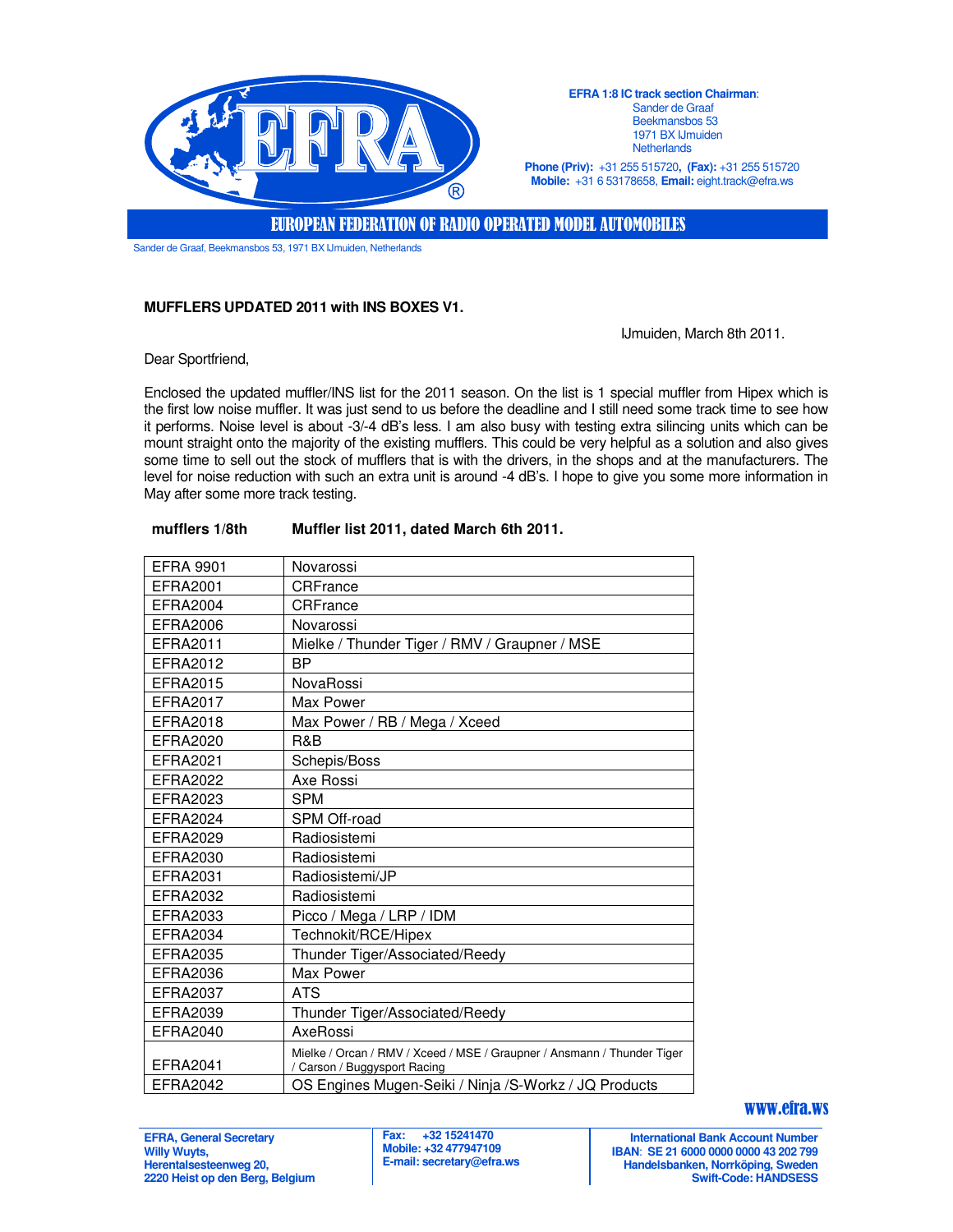

| <b>EFRA2043</b> | OS Engines                                       |
|-----------------|--------------------------------------------------|
| <b>EFRA2045</b> | R&B                                              |
| EFRA2046        | Picco / Mega / LRP / IDM                         |
| EFRA2047        | Hong Nor/Fastrax                                 |
| <b>EFRA2048</b> | Radiosistemi                                     |
| <b>EFRA2050</b> | Axe Rossi                                        |
| <b>EFRA2051</b> | R&R Non Solo Racing                              |
| <b>EFRA2052</b> | NovaRossi                                        |
| EFRA2053        | <b>GRP</b> Gandini                               |
| <b>EFRA2054</b> | <b>GRP</b> Gandini                               |
| <b>EFRA2055</b> | <b>GRP</b> Gandini                               |
| <b>EFRA2056</b> | Sirio Orion CRF Boss SM REDS Werks KM Epic by LM |
| <b>EFRA2057</b> | Sirio Orion CRF Boss SM REDS Werks KM Epic by LM |
| <b>EFRA2058</b> | Sirio Orion CRF Boss SM REDS Werks KM Epic by LM |
| <b>EFRA2060</b> | Shengine                                         |
| <b>EFRA2061</b> | Mielke / Xceed / MSE                             |
| <b>EFRA2062</b> | Hongnor                                          |
| EFRA2063        | LRP / NOSRAM                                     |
| <b>EFRA2064</b> | DI Monaco Model                                  |
| <b>EFRA2065</b> | Orion                                            |
| <b>EFRA2066</b> | Orion                                            |
| <b>EFRA2067</b> | <b>EDAM</b>                                      |
| <b>EFRA2068</b> | Capricorn                                        |
| <b>EFRA2069</b> | RCE/Hipex/Gimar                                  |
| EFRA2070        | Mielke                                           |
| EFRA2071        | Team Losi                                        |
| <b>EFRA2072</b> | Go Tech                                          |
| <b>EFRA2073</b> | MAX                                              |
| <b>EFRA2074</b> | Sirio Orion CRF Boss SM REDS Werks KM Epic by LM |
| <b>EFRA3001</b> | R&B                                              |
| <b>EFRA3002</b> | R&B                                              |
| EFRA3003        | R&B                                              |
| <b>EFRA3004</b> | NovaRossi                                        |
| EFRA3005        | NovaRossi                                        |
| <b>EFRA3006</b> | NovaRossi                                        |
| <b>EFRA3007</b> | NovaRossi                                        |
| <b>EFRA3008</b> | GRP                                              |
| EFRA3009        | <b>GRP</b>                                       |
| EFRA3011        | BP                                               |
| EFRA3012        | Mielke / RMV / MSE / Orcan                       |
| EFRA3013        | <b>SPM</b>                                       |
| EFRA3014        | Sirio Orion CRF Boss SM REDS Werks KM Epic by LM |
| EFRA3015        | Sirio Orion CRF Boss SM REDS Werks KM Epic by LM |
| EFRA3016        | Hongnor                                          |
| EFRA3017        | Radio Sistemi                                    |
| EFRA3018        | Radio Sistemi                                    |
| EFRA3019        | Radio Sistemi                                    |
| EFRA3020        | Schepis/Boss                                     |
| EFRA3021        | Di Monaco                                        |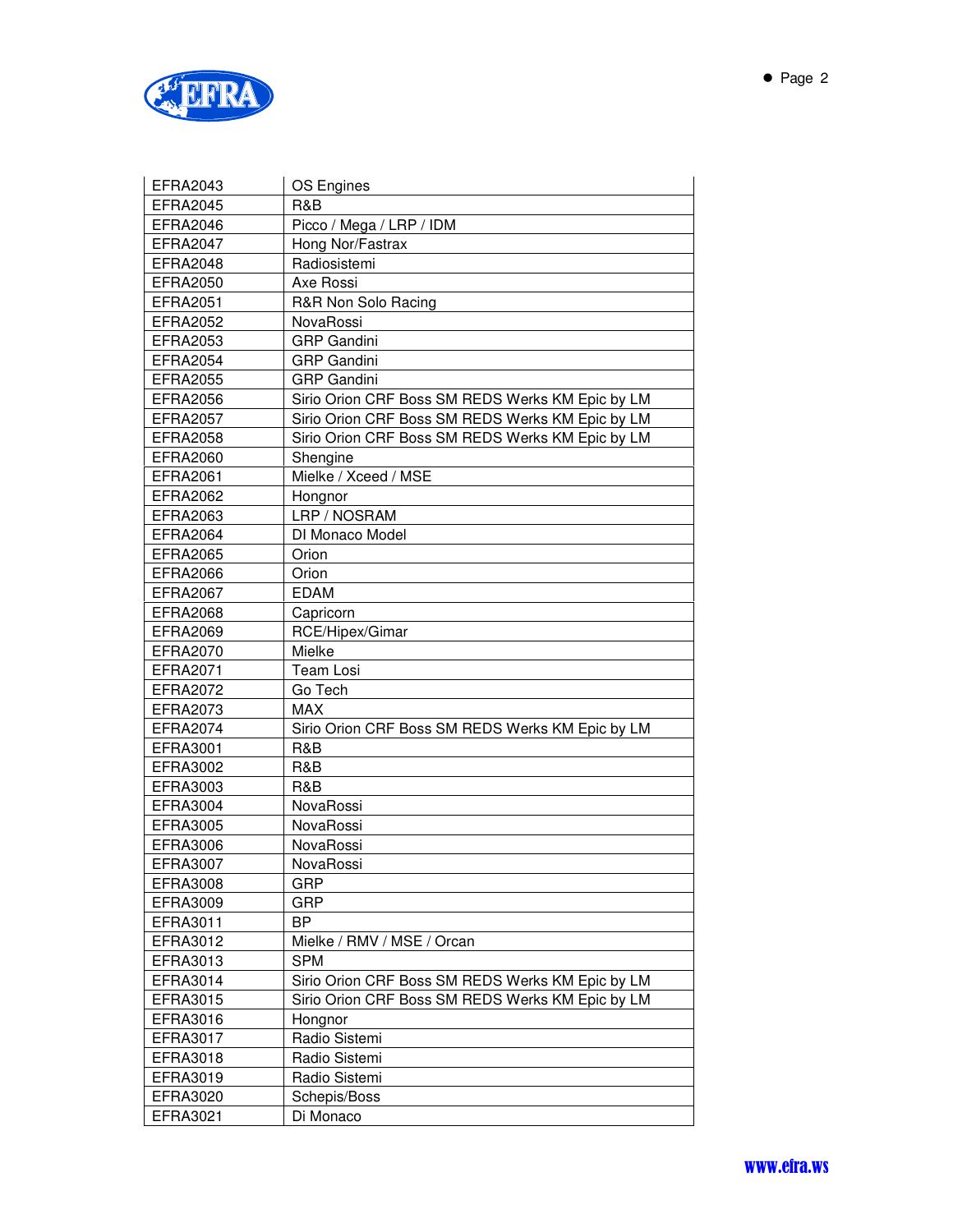

| EFRA3023        | <b>VP Racing</b>                                         |
|-----------------|----------------------------------------------------------|
| <b>EFRA3024</b> | Max                                                      |
| <b>EFRA3025</b> | <b>OS</b>                                                |
| <b>EFRA3026</b> | <b>OS</b>                                                |
| <b>EFRA3027</b> | OS                                                       |
| <b>EFRA3028</b> | <b>OS</b>                                                |
| EFRA3029        | <b>Team Orion CRF</b>                                    |
| <b>EFRA3030</b> | <b>Team Orion CRF</b>                                    |
| EFRA3031        | Picco / Mega / LRP / IDM                                 |
| <b>EFRA3032</b> | Picco / Mega / LRP / IDM                                 |
| EFRA3033        | SH/Golden Lion                                           |
| EFRA3034        | <b>RCE</b>                                               |
| <b>EFRA3035</b> | <b>RCE</b>                                               |
| <b>EFRA3036</b> | JP                                                       |
| <b>EFRA3037</b> | LRP 36220                                                |
| <b>EFRA3038</b> | LRP 36230 / NOSRAM                                       |
| <b>EFRA3039</b> | LRP 36240                                                |
| EFRA3043        | OEM-EFRA3025                                             |
| <b>EFRA3044</b> | OEM-EFRA3026                                             |
| EFRA3045        | OEM-EFRA3027                                             |
| <b>EFRA3046</b> | OEM-EFRA3028                                             |
| <b>EFRA2075</b> | Shengine / Dynamite / Horizon                            |
| <b>EFRA2076</b> | LRP / NOSRAM                                             |
| <b>EFRA2077</b> | Ital Trading / EZ Power                                  |
| EFRA2078        | Max                                                      |
| <b>EFRA2079</b> | Max                                                      |
| <b>EFRA2080</b> | Hong Nor                                                 |
| EFRA2081        | SSTech/Alpha/Dynamite                                    |
| <b>EFRA2082</b> | Grossi                                                   |
| <b>EFRA2083</b> | Schepis / REDS / Boss                                    |
| <b>EFRA2084</b> | NovaRossi                                                |
| <b>EFRA2085</b> | Hudy / Xray                                              |
| <b>EFRA2086</b> | Dimonaco                                                 |
| <b>EFRA2087</b> | <b>RB</b>                                                |
| <b>EFRA2088</b> | PR-RC.com                                                |
| EFRA2089        | OS Engines / Mugen-Seiki / Ninja / S-Workz / JQ Products |
| EFRA2090        | SStech/Alpha Plus                                        |
| EFRA2091        | VP                                                       |
| EFRA2092        | RB                                                       |
| EFRA2093        | Losi / LOSR8003                                          |
| <b>EFRA2094</b> | Max-power                                                |
| <b>EFRA2095</b> | Hipex new low noise pipe                                 |
| <b>EFRA2096</b> | Novarossi                                                |

# **Mufflers 1/10th**

| EFRA 2501 | Mielke / Carson / Ansmann / RMV/ MSE |
|-----------|--------------------------------------|
| EFRA2502  | R&B                                  |
| EFRA2503  | NovaRossi/Mega                       |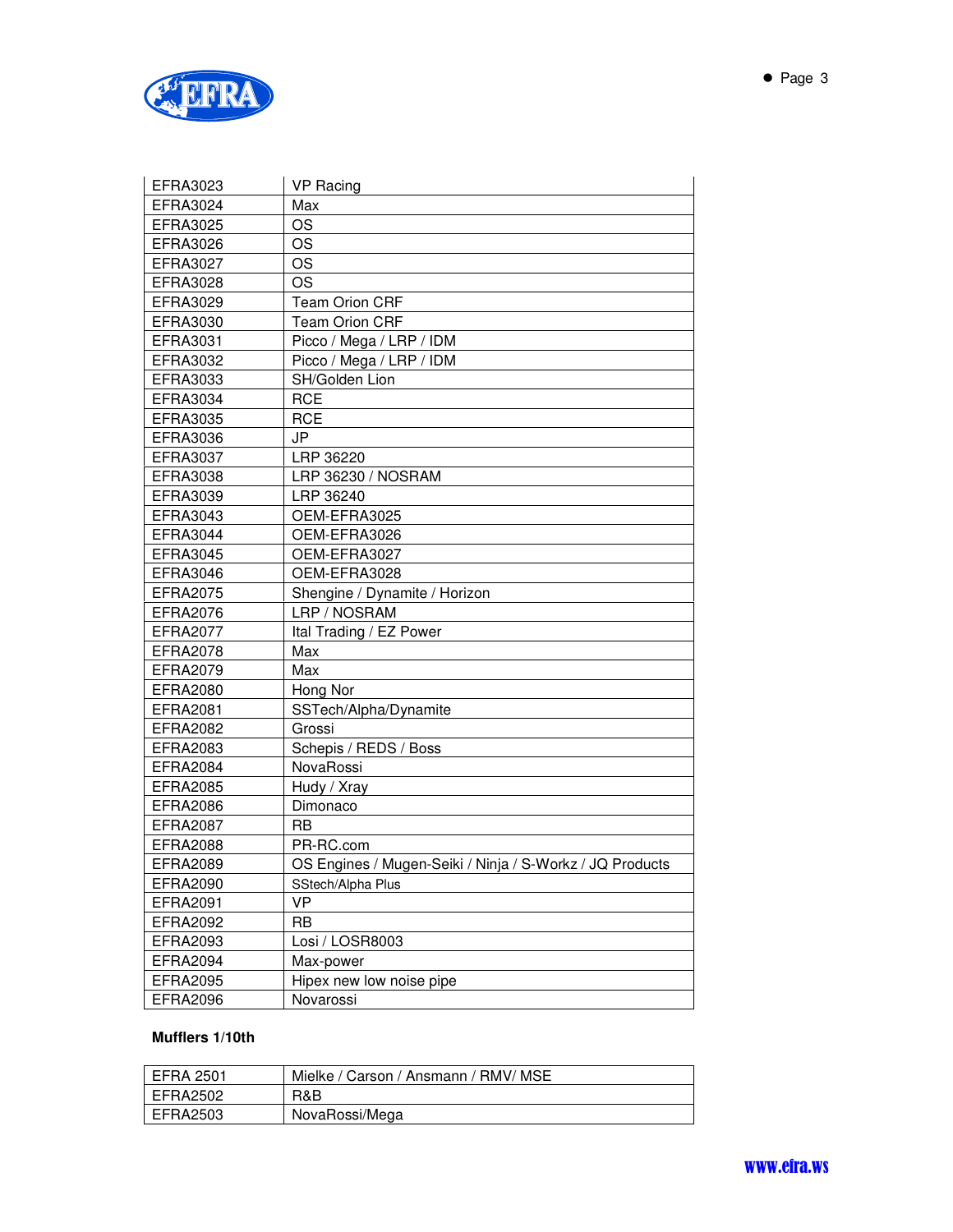

| <b>EFRA2504</b>  | Picco                        |
|------------------|------------------------------|
| <b>EFRA 2505</b> | <b>CR France</b>             |
| <b>EFRA2601</b>  | <b>NovaRossi</b>             |
| <b>EFRA2602</b>  | Max power                    |
| EFRA2603         | Associated                   |
| <b>EFRA2604</b>  | R&B                          |
| <b>EFRA2606</b>  | RCCpower                     |
| <b>EFRA2607</b>  | Picco / Mega / LRP / IDM     |
| <b>EFRA2608</b>  | Rossi, Axe                   |
| EFRA2609         | Mugen                        |
| EFRA2610         | Mielke                       |
| EFRA2611         | Sirio by LM                  |
| <b>EFRA2612</b>  | Sirio by LM                  |
| EFRA2613         | Habbecke                     |
| <b>EFRA2614</b>  | Schepis                      |
| <b>EFRA2615</b>  | Max                          |
| EFRA2616         | <b>CR France</b>             |
| <b>EFRA2617</b>  | <b>IDM</b>                   |
| <b>EFRA2618</b>  | Technokit / Hipex / RCE      |
| <b>EFRA2619</b>  | Picco                        |
| <b>EFRA2620</b>  | Radiosistemi                 |
| <b>EFRA2621</b>  | <b>ATS</b>                   |
| <b>EFRA2622</b>  | <b>SPM</b>                   |
| <b>EFRA2623</b>  | Team magic                   |
| <b>EFRA2624</b>  | Mielke / Orcan / Xceed / MSE |
| <b>EFRA2625</b>  | <b>Team Magic</b>            |
| <b>EFRA2626</b>  | Mielke / Xceed               |
| <b>EFRA2627</b>  | R&R Non Solo Racing          |
| <b>EFRA2628</b>  | <b>LRP</b>                   |
| EFRA2630         | NovaRossi                    |
| <b>EFRA2631</b>  | <b>GRP</b> Gandini           |
| <b>EFRA2632</b>  | <b>GRP</b> Gandini           |
| EFRA2633         | <b>GRP</b> Gandini           |
| <b>EFRA2634</b>  | <b>Team Orion</b>            |
| <b>EFRA2635</b>  | <b>Team Orion</b>            |
| EFRA2636         | Team Orion                   |
| <b>EFRA2637</b>  | <b>Team Orion</b>            |
| <b>EFRA2638</b>  | <b>Team Orion</b>            |
| <b>EFRA2639</b>  | Kyosho type A                |
| <b>EFRA2640</b>  | Kyosho type B                |
| <b>EFRA2641</b>  | Serpent Mega                 |
| <b>EFRA2642</b>  | Vantage                      |
| <b>EFRA2643</b>  | Fioroni                      |
| EFRA2644         | <b>LRP</b>                   |
| <b>EFRA2645</b>  | Graupner                     |
| EFRA2646         | Graupner                     |
| EFRA2647         | Orion                        |
| <b>EFRA2648</b>  | Capricorn                    |
| <b>EFRA2649</b>  | Max                          |
|                  |                              |